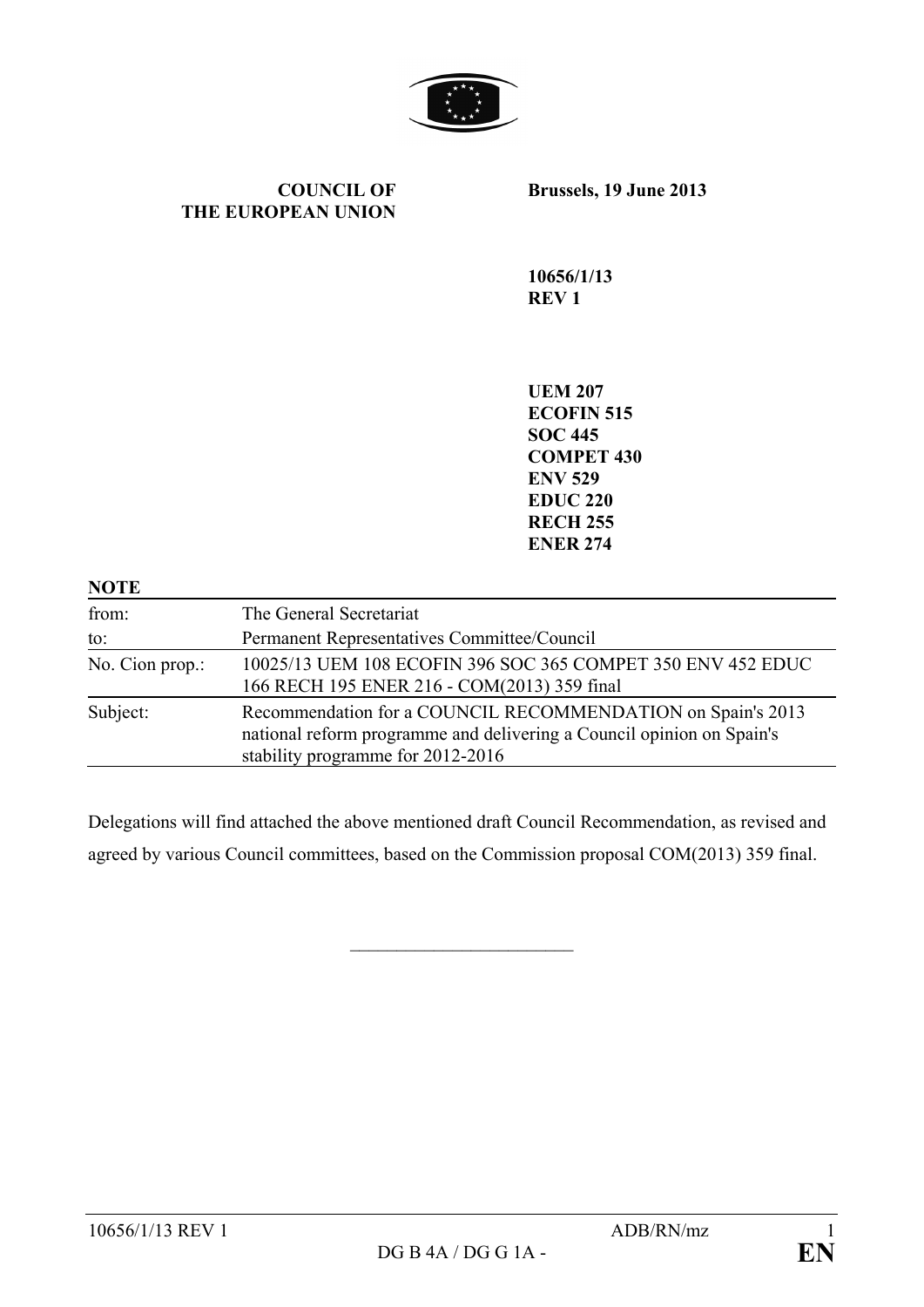# **ANNEX**

Recommendation for a

## **COUNCIL RECOMMENDATION**

#### **on Spain's 2013 national reform programme**

### **and delivering a Council opinion on Spain's 2013 stability programme for 2012-2016**

## THE COUNCIL OF THE EUROPEAN UNION,

Having regard to the Treaty on the Functioning of the European Union, and in particular Articles 121(2) and 148(4) thereof,

Having regard to Council Regulation (EC) No 1466/97 of 7 July 1997 on the strengthening of the surveillance of budgetary positions and the surveillance and coordination of economic policies<sup>[1](#page-1-0)</sup>, and in particular Article 5(2) thereof,

Having regard to Regulation (EU) No 1176/2011 of the European Parliament and of the Council of 16 November [2](#page-1-1)011 on the prevention and correction of macroeconomic imbalances<sup>2</sup>, and in particular Article 6(1) thereof,

Having regard to the recommendation of the European Commission<sup>[3](#page-1-2)</sup>,

Having regard to the resolutions of the European Parliament,<sup>[4](#page-1-3)</sup>

Having regard to the conclusions of the European Council,

Having regard to the opinion of the Employment Committee,

Having regard to the opinion of the Economic and Financial Committee,

Having regard to the opinion of the Social Protection Committee,

After consulting the Economic Policy Committee,

Whereas:

<span id="page-1-0"></span><sup>&</sup>lt;sup>1</sup> OJ L 209, 02.08.1997, p. 1<br>2 OJ L 206, 22, 11, 2011, p. 2

<span id="page-1-1"></span><sup>&</sup>lt;sup>2</sup> OJ L 306, 23.11.2011, p. 25.

<span id="page-1-2"></span> $\frac{3}{4}$  COM(2013) 359 final

<span id="page-1-3"></span>P7\_TA(2013)0052 and P7\_TA(2013)0053.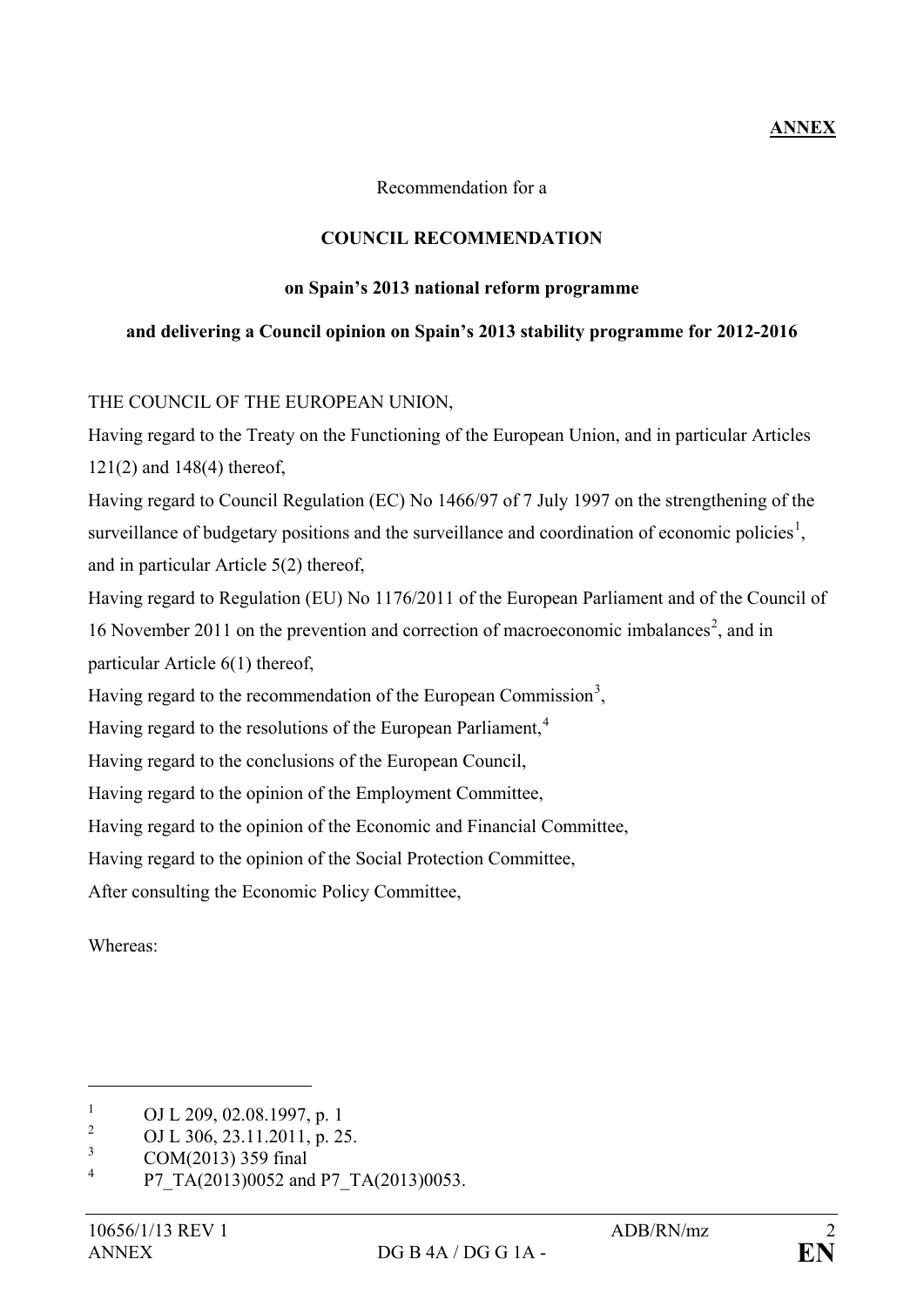- (1) On 26 March 2010, the European Council agreed to the Commission's proposal to launch a new strategy for growth and jobs, Europe 2020, based on enhanced coordination of economic policies, which will focus on the key areas where action is needed to boost Europe's potential for sustainable growth and competitiveness.
- (2) On 13 July 2010, on the basis of the Commission's proposals, the Council adopted a recommendation on the broad guidelines for the economic policies of the Member States and the Union (2010 to 2014) and, on 21 October 2010, adopted a decision on guidelines for the employment policies of the Member States<sup>[5](#page-2-0)</sup>, which together form the 'integrated guidelines'. Member States were invited to take the integrated guidelines into account in their national economic and employment policies.
- (3) On 29 June 2012, the Heads of State and Government decided on a Compact for Growth and Jobs, providing a coherent framework for action at national, EU and euro area levels using all possible levers, instruments and policies. They decided on action to be taken at the level of the Member States, in particular expressing full commitment to achieve the objectives of the Europe 2020 Strategy and to implement the country-specific recommendations.
- (4) On 10 July 2012, the Council adopted a recommendation on Spain's national reform programme for 2012 and delivered its opinion on Spain's updated stability programme for 2011-2015.
- (5) On 28 November 2012, the Commission adopted the Annual Growth Survey<sup>[6](#page-2-1)</sup>, marking the start of the 2013 European Semester of economic policy coordination. On 28 November 2012, the Commission, on the basis of Regulation (EU) No 1176/2011, adopted the Alert Mechanism Report<sup>[7](#page-2-2)</sup>, in which it identified Spain as one of the Member States for which an indepth review would be carried out.

<span id="page-2-0"></span> $\frac{5}{6}$  Council Decision 2013/208/EU of 22 April 2013.

<span id="page-2-1"></span> $^{6}$  COM(2012)750 final

<span id="page-2-2"></span>COM(2012)751 final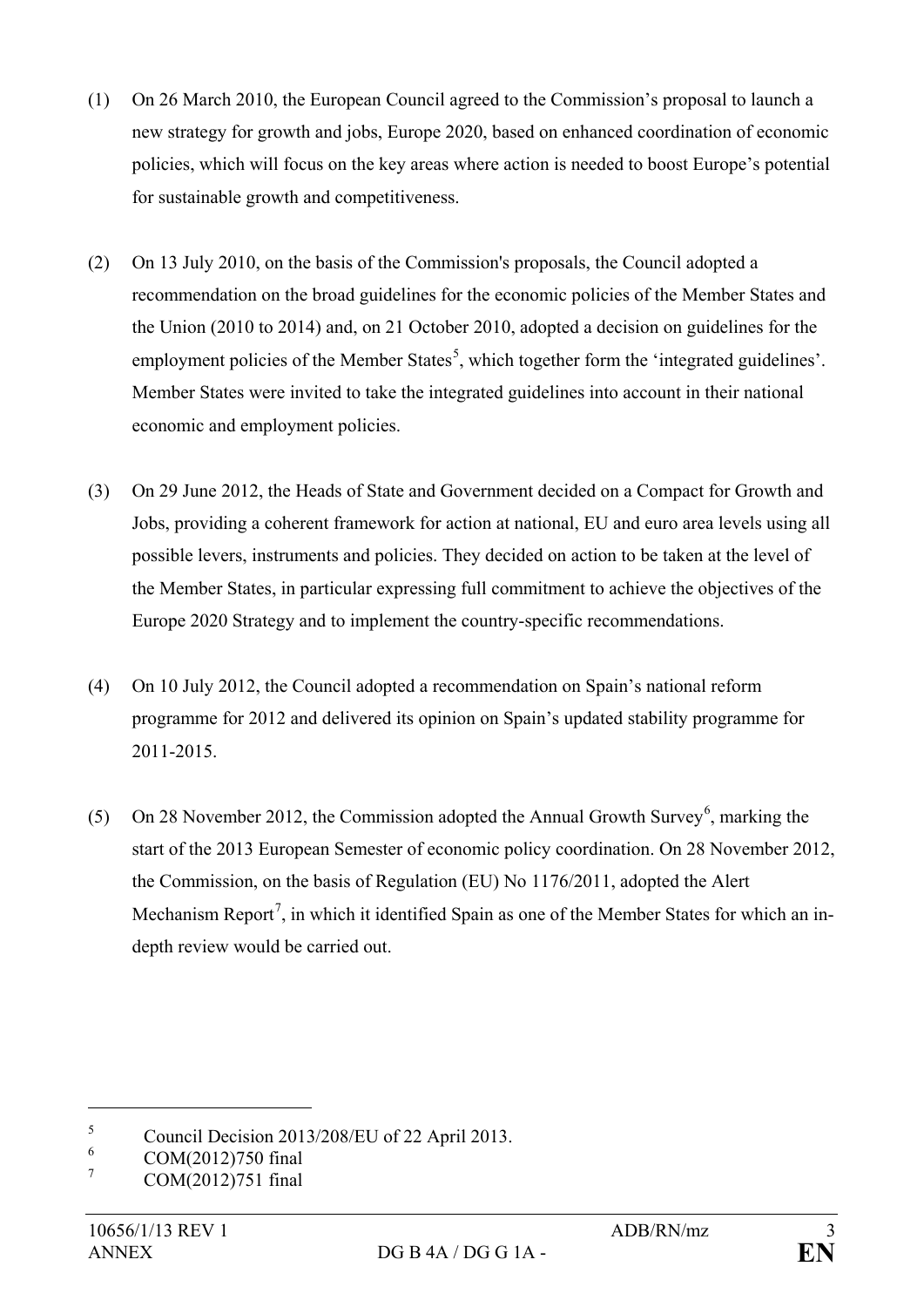- (6) On 14 March 2013, the European Council endorsed the priorities for ensuring financial stability, fiscal consolidation and action to foster growth. It underscored the need to pursue differentiated, growth-friendly fiscal consolidation, to restore normal lending conditions to the economy, to promote growth and competitiveness, to tackle unemployment and the social consequences of the crisis, and to modernise public administration.
- (7) On 10 April 2013, the Commission published the results of its in-depth review<sup>[8](#page-3-0)</sup> for Spain, under Article 5 of Regulation (EU) no 1176/2011. The Commission's analysis lead it to conclude that Spain is experiencing excessive macroeconomic imbalances. In particular, very high domestic and external debt levels continue to pose risks for growth and financial stability; the banking sector is undergoing a process of recapitalisation and restructuring, including with public money; rigidities in product and labour markets contribute to high and rising unemployment, and more generally hinder the adjustment of the economy. Although adjustment is taking place, the magnitude of the necessary correction requires continuous strong policy action, in the areas of product and service markets, labour market, financial sector, and public finances.
- (8) On 30 April 2013, Spain submitted its 2013 stability programme covering the period 2012- 2016 and its 2013 national reform programme (NRP). In order to take account of their interlinkages, the two programmes have been assessed at the same time.

<span id="page-3-0"></span><sup>8</sup> SWD(2013) 116 final.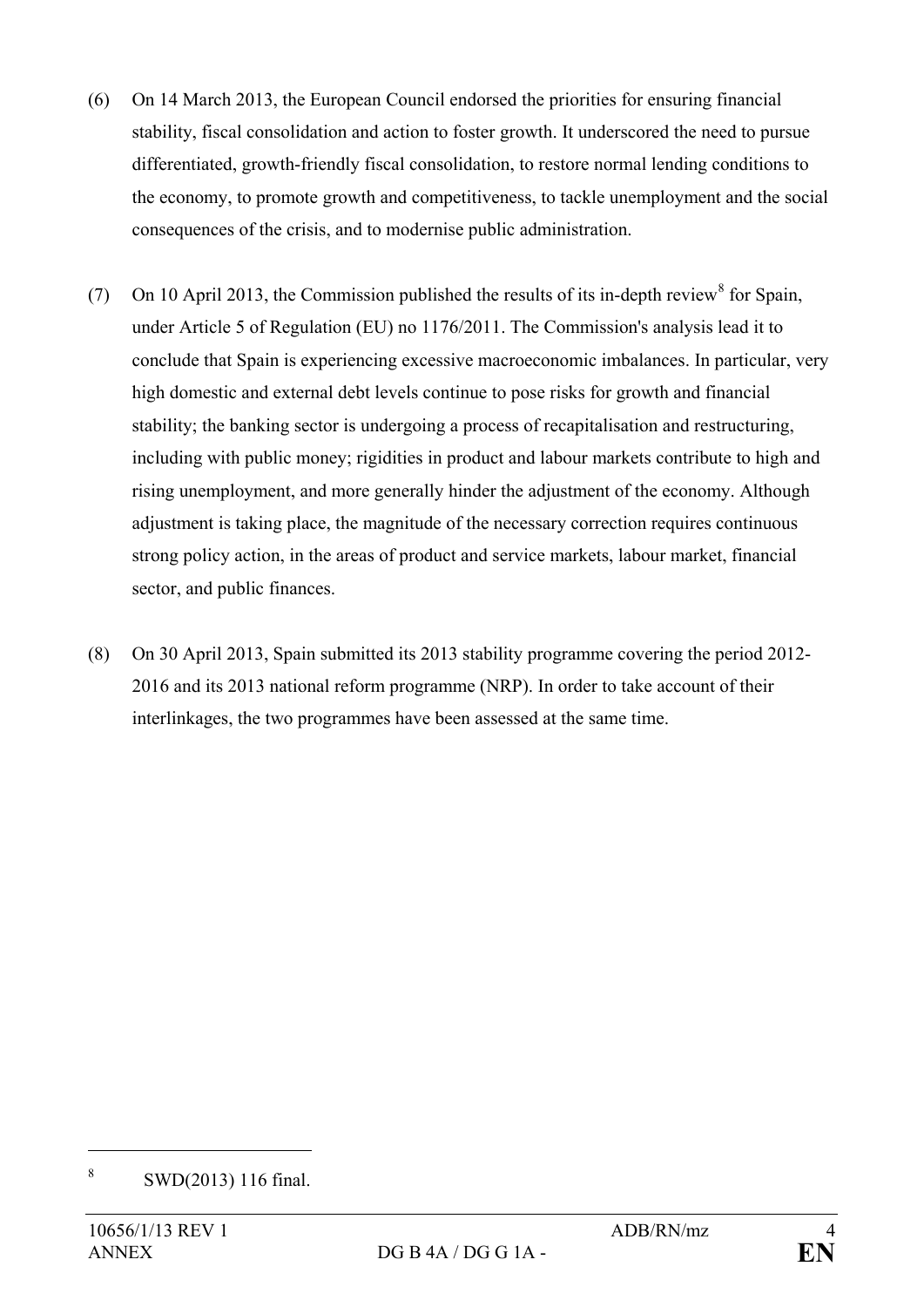(9) Based on the assessment of the 2013 stability programme pursuant to Article 5(1) of Council Regulation (EC) No 1466/97, the Council is of the opinion that the macroeconomic scenario underpinning the budgetary projections in the programme is broadly plausible for 2013 and subject to some downside risks in 2014 and beyond compared with the Commission's 2013 spring forecast. Although the programme projects growth to be lower over the 2014-16 period compared to the Commission's 2013 spring forecast, the latter is based on a no-policy-change assumption and hence does not take into account the fiscal consolidation that will be needed to attain the budgetary targets in the programme. The objective of the budgetary strategy outlined in the programme is to bring the general government deficit below the 3% of GDP reference value by 2016. The consolidation relies mainly on expenditure restraint with the expenditure ratio decreasing by 3.7 percentage points over the 2012-16 period, but also on some revenue-increasing measures. Based on the (recalculated) structural balance<sup>[9](#page-4-0)</sup> the annual improvement of the structural deficit planned in the programme is 1.2%, 0.4%, 0.9% and 0.9% of GDP for the years 2013 to 2016. Following the correction of the excessive deficit, the programme confirms the medium-term objective (MTO) of a balanced budgetary position in structural terms, which would be achieved by 2018. The MTO is more ambitious than required by the Stability and Growth Pact. The envisaged pace of adjustment in structural terms in 2017-18 represents sufficient progress towards the MTO. The programme projects the government debt ratio to peak in 2016 and to start declining thereafter. The deficit and debt adjustment paths are subject to downside risks. Measures to support the deficit targets are not sufficiently specified, especially at regional level. For 2016 the programme does not present any measures and previous temporary measures could be extended only to 2014*.* Planned savings from the local government reform are subject to significant implementation risks. Moreover, there are uncertainties surrounding the economic, labour market and financial situation as well as revenue developments in the context of persisting large macroeconomic imbalances. Fully implementing the adopted early retirement reform and reaching an agreement on the sustainability factor would mitigate risks in the social security system.

<span id="page-4-0"></span><sup>9</sup> Cyclically adjusted balance net of one-off and temporary measures, recalculated by the Commission services on the basis of the information provided in the programme, using the commonly agreed methodology.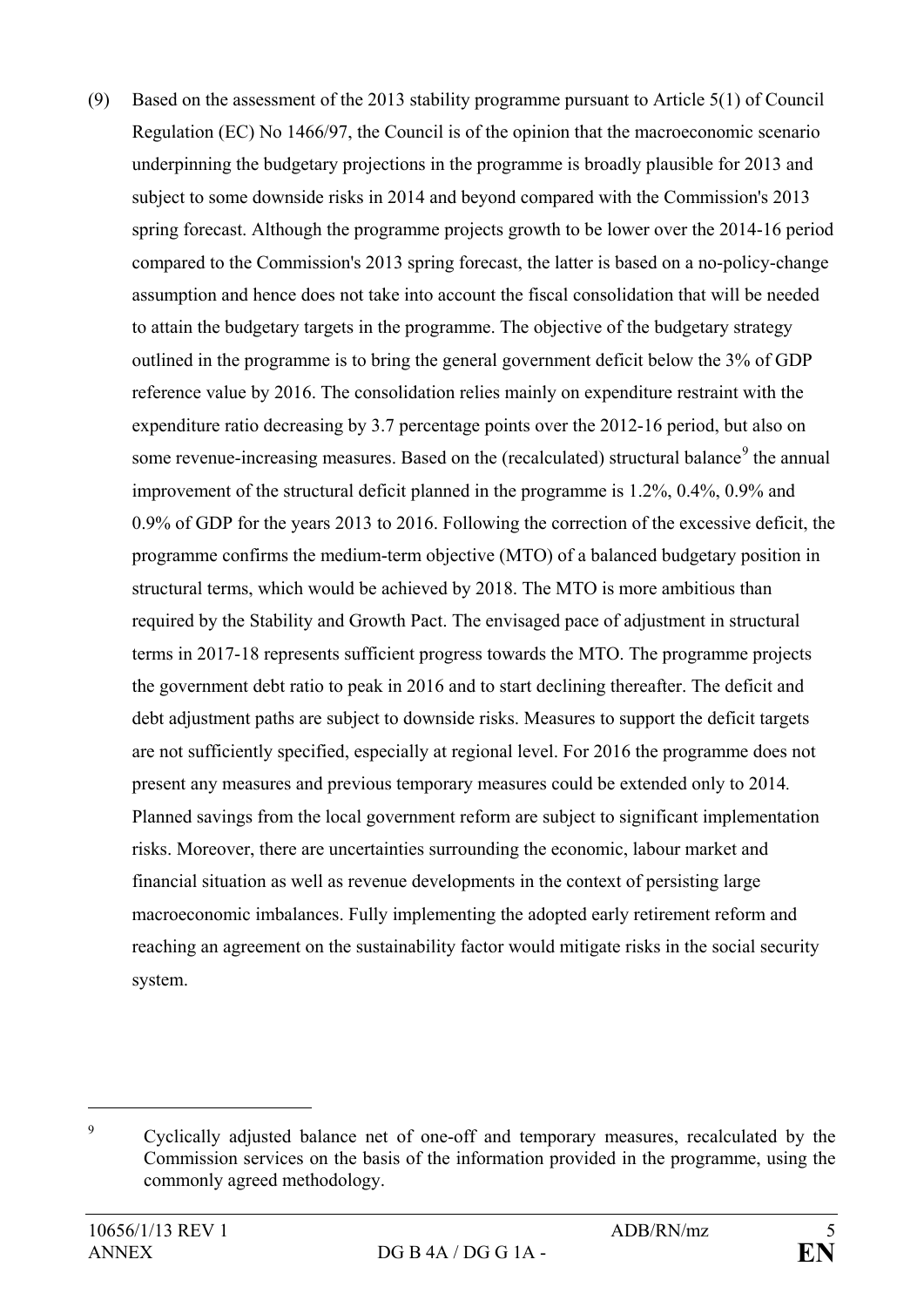A further risk stems from contingent liabilities linked with asset protection schemes/guarantees. There were major progress in the reporting of budgetary execution, but there is scope for a more transparent and timely implementation of the Budgetary Stability Law's preventive and corrective mechanisms. Systematic and timely reporting on government arrears, whose large outstanding stock required an ad-hoc repayment scheme, is missing. The establishment of an independent fiscal council has been lagging behind schedule. A proposed revision of indexation rules for all public revenues and expenditures would bring budgetary savings and a higher responsiveness of prices to economic conditions. The NRP also acknowledges the need to further improve cost-effectiveness in healthcare and pharmaceutical expenditure, e.g. by revising reference prices and centralising purchasing of pharmaceutical products, or extending co-payments.

- (10) While significant rebalancing of the relative tax burden towards consumption and environmental taxes took place in 2012, the Spanish tax-to-GDP ratio remains among the lowest in the EU. The efficiency of the tax system can be improved further by increasing the share of more growth-friendly indirect taxes and by tackling tax fraud and evasion, in line with the fiscal consolidation efforts. Spain took some measures to address the debt bias in corporate taxation, but further efforts are necessary in the context of high private indebtedness
- (11) The financial sector adjustment programme is on track. In particular, the necessary recapitalisations have been carried out, and the asset management company Sareb has been set up. The restructuring of banks, in accordance to the decisions under state aid rules, will require continued attention in the coming years. To alleviate the funding and liquidity constraints on companies Spain implemented in 2012 a large plan of payment of regional and local governments commercial debt to companies (EUR 27.3 bn) and launched various initiatives to widen the financing options for firms. An extension of this plan is foreseen for 2013.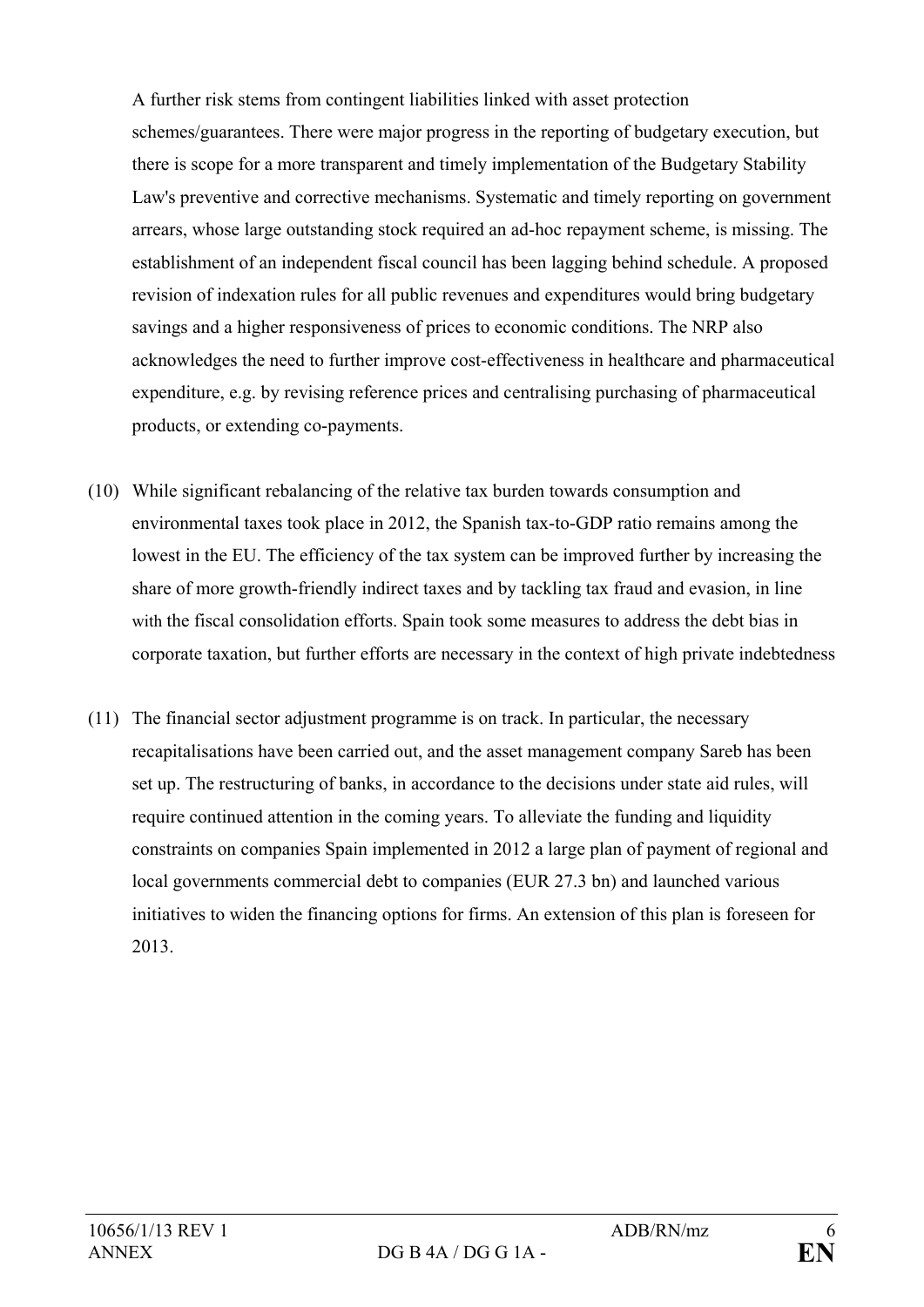- (12) The situation on the labour market remains critical. The readjustment of the economy away from domestic demand and construction in a context of market rigidities and skills mismatch, among others, have contributed to the increase in the unemployment rate to 27% in early 2013. Of particular concern is the marked increase of the youth unemployment rate to 56% and the rise of long-term unemployment to 44.4% of total unemployment at the end of 2012. Available data suggest that the 2012 labour market reform has started to lead to higher internal (within the firm) flexibility, to some reduction of dismissal costs and to increasing wage moderation. An official assessment of the reform against its stated objectives, with a view to complement it where needed, has been announced in the NRP for July 2013. Reforms in the field of active labour market policies have lagged behind and actions to modernise and reinforce the Public Employment Service itself are still needed and the recently adopted opening for private placement agencies remains to be made fully operational as well as the co-operation between national and regional public employment services (Single Job Portal).
- (13) A high share of unemployed without formal qualifications (35%) and inadequate labour market relevance of education and training contribute to the high youth unemployment rate, as well as to long term unemployment. The national Youth Employment and Entrepreneurship Strategy 2013-2016, presented in March 2013, incorporates a range of short- and longer-term measures intended to improve employment opportunities for young people. At the same time, dual vocational training has been introduced and pilot projects have already started in 2012. The 2013 NRP also highlights the importance of a swift implementation of the reform of the educational system and improving the overall quality of education and training.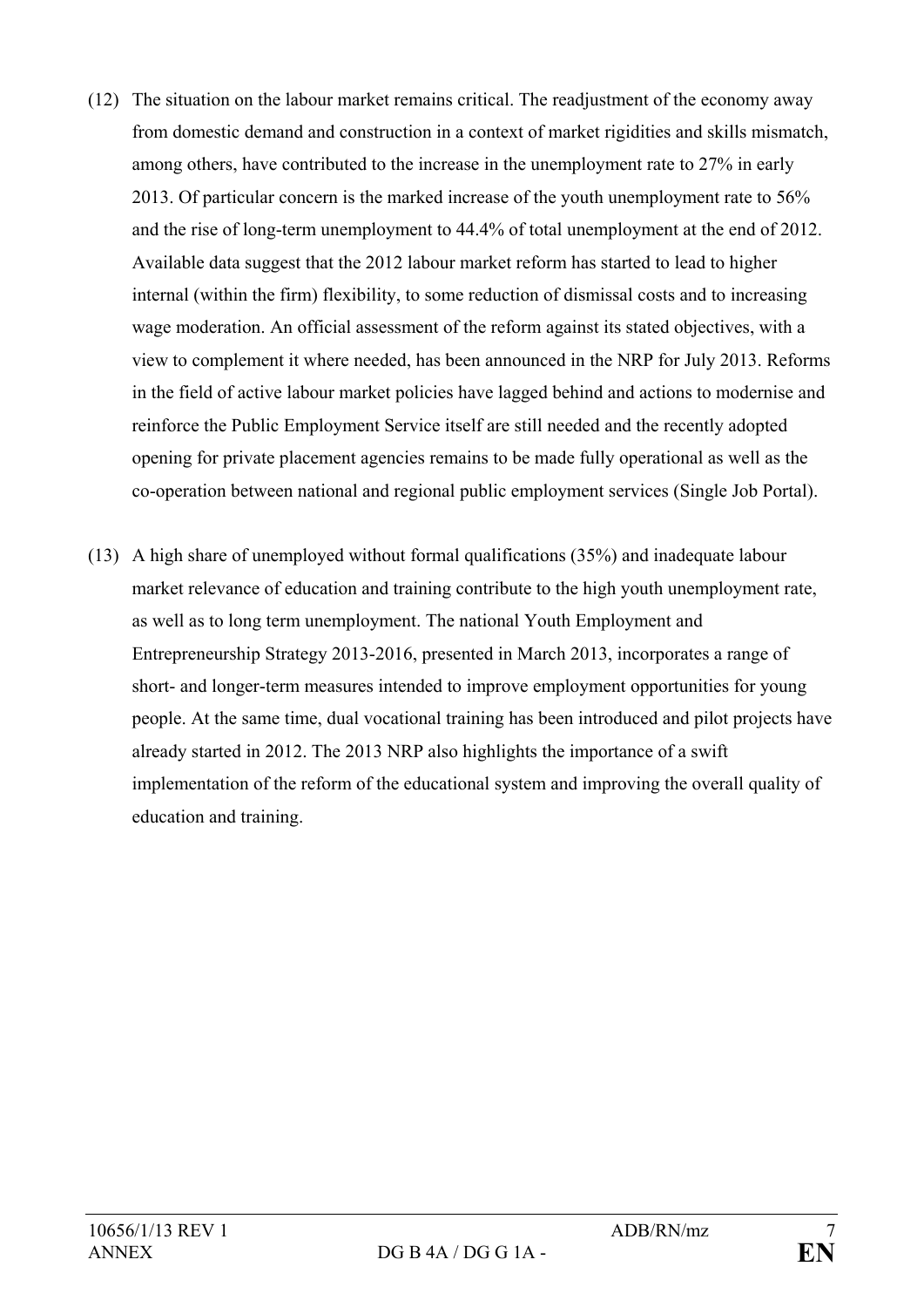- (14) Mainly as a result of the labour market situation, but also due limited effectiveness of social protection in reducing poverty, Spain is below the EU average in the main key indicators measuring poverty and social exclusion, with children being particularly exposed. Overall, no major improvements were registered in the development of new policy measures. The NRP does not include information on the content or the timeframe for the approval of the National Action Plan on Social Inclusion 2013-2016. The key challenges lie in the need to rationalise targets and resources under an adequate policy framework, improve governance and interinstitutional coordination at national, regional and local level, simplify procedures for social assistance claimants and review mobility barriers. Some progress was registered in measures to tackle child poverty and improve the efficiency of family support services.
- (15) Weaknesses in the business environment such as segmentation of the domestic market or entry barriers in services' industries, hold back job creation and reform progress in this area is taking longer than envisaged in the September 2012 reform plan. The first draft of the Law on market unity was adopted by the government in January 2013 and its final approval by Parliament is foreseen by end-2013. The reiterated commitments in the 2013 NRP foresee a first draft of the law on professional services by the end of June 2013 and final adoption of the Law on entrepreneurship and on company internationalization before the end of 2013. In spite of the expected effects of these reforms, there is still scope to further ease market entry and exit conditions, in particular by reducing the time needed for business licencing and by reviewing the insolvency framework. Moreover, regulatory and other barriers to firms' growth should be tackled. In spite of recent reforms, barriers to entry for large-surface outlets continue to limit competition in the retail sector. In September 2012 the government adopted a draft law to merge the national competition authority with supervisory and regulatory authorities in six sectors, thus creating a single body — the National Commission for Markets and Competition (CNMC). This reform aims at a consistent application of competition principles across the various economic sectors. Removing the tax deductibility of mortgage interest payments and re-payments in 2012 was essential to shifting incentives away from home ownership, but efforts to create a larger and more efficient rental market, which would also support labour mobility, are still at an early stage.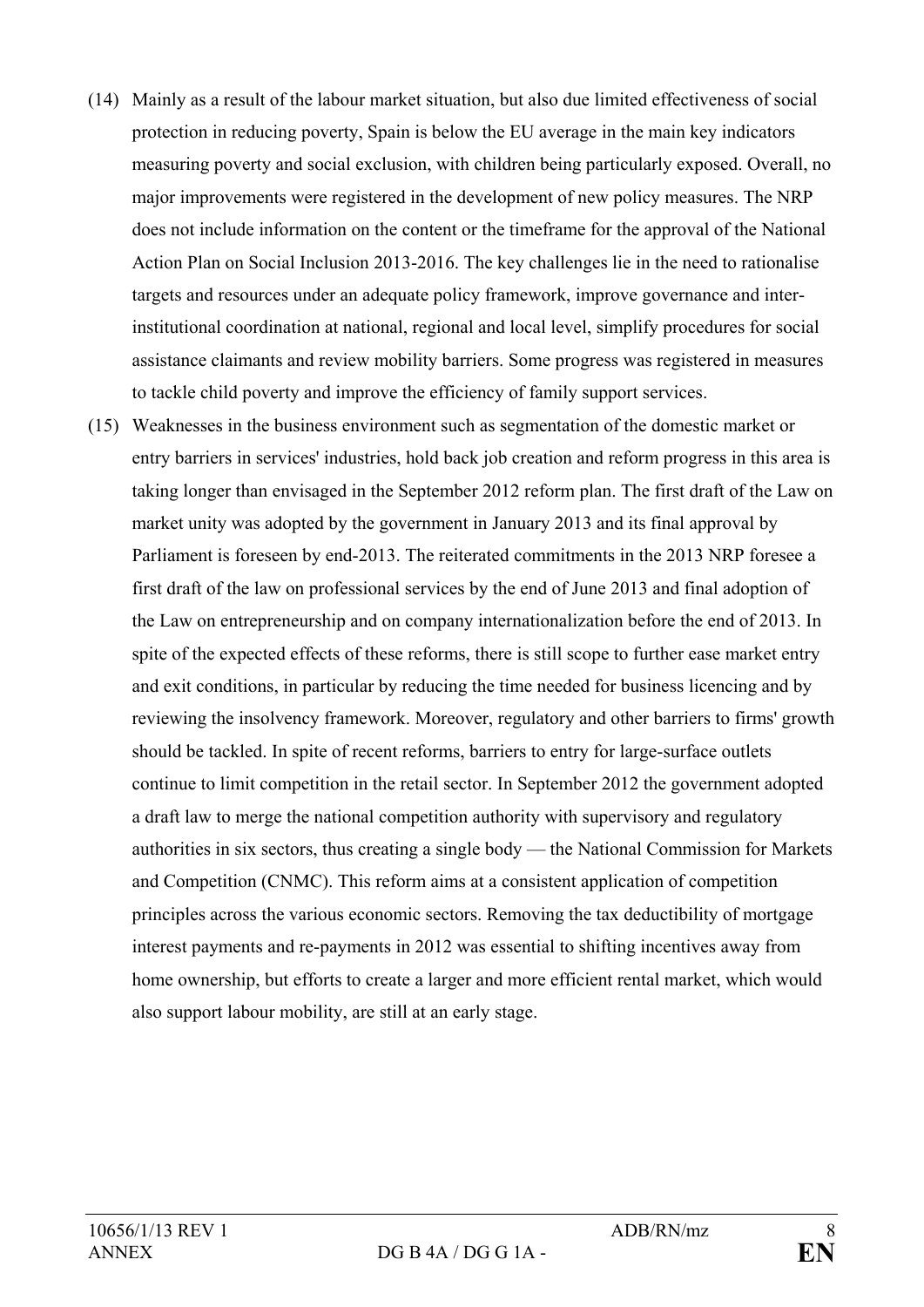- (16) The electricity tariff deficit, which implies a potentially sizeable contingent liability for the budget and non-negligible macroeconomic risks, has not yet been tackled conclusively, as the measures presented during 2012 and in early 2013 have been insufficient. In the 2013 NRP, the government announced that a draft law further reforming the electricity sector will be presented by the end of June 2013. There is scope for further improving competition in the retail electricity market. The transport infrastructure is abundant but there is scope to make the selection of investment more stringent and prioritise efficient maintenance of existing networks. Setting up an independent observatory, as planned, would help in this respect. At the same time, technical and legal obstacles prevent competition in railway freight and passenger transport.
- (17) The highly decentralised setting calls for an enhanced coordination between the various public administrations, both to reduce costs and to limit the administrative burden on companies and households. To this end, several initiatives have been undertaken or are ongoing. In particular in February 2013 the government presented a draft Law on local administration reform (to be adopted by Parliament before end-2013) and a committee for the reform of the public administration was established. It shall present proposals for a reform of the Spanish public administration by the end of June 2013. Reforms to improve the working of the judicial system are on-going, although some measures are cumulating delays and scope to improve the efficiency of the Spanish judiciary remains.
- (18) In the context of the European Semester, the Commission has carried out a comprehensive analysis of Spain's economic policy. It has assessed the stability programme and national reform programme. It has taken into account not only their relevance for sustainable fiscal and socio-economic policy in Spain but also their compliance with EU rules and guidance, given the need to reinforce the overall economic governance of the European Union by providing EU-level input into future national decisions. Its recommendations under the European Semester are reflected in recommendations (1) to (9) below.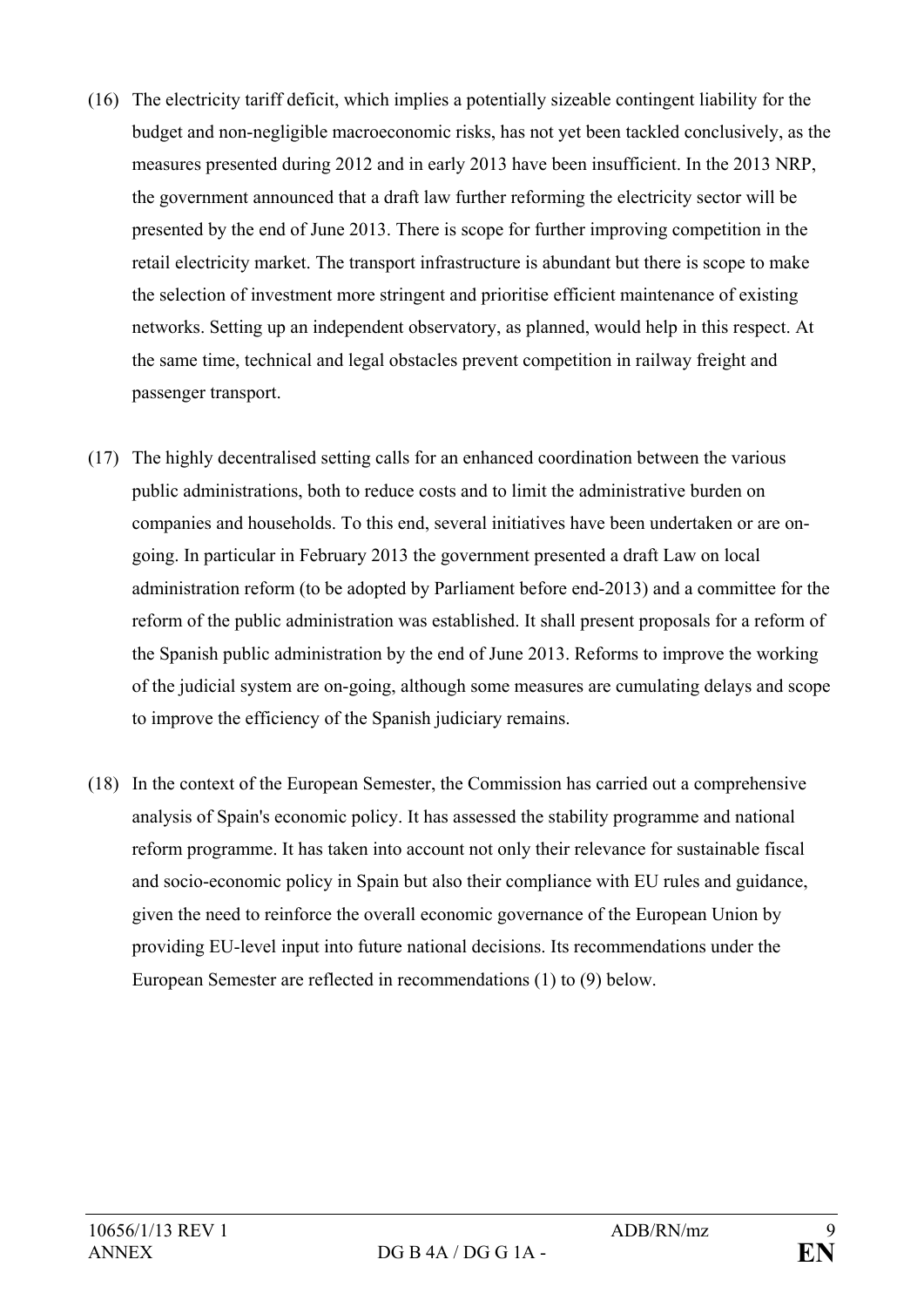- (19) In the light of this assessment, the Council has examined Spain's stability programme, and its opinion<sup>[10](#page-9-0)</sup> is reflected in particular in recommendation (1) below,
- (20) In the light of the Commission's in-depth review and this assessment, the Council has examined the national reform programme and the stability programme. The assessment concludes that the proposed reform agenda is comprehensive and goes in the right direction. At the same time, the assessment underscores the urgency of adopting and effectively implementing the missing reforms so that they can start deploying the expected positive effects. Its recommendations under Article 6 of Regulation (EU) No 1176/2011 on the prevention and correction of macroeconomic imbalances are reflected in recommendations  $(1), (2), (3), (4), (5), (7), (8)$  and  $(9)$  below.
- (21) In the context of the European Semester the Commission has also carried out an analysis of the economic policy of the euro area as a whole. On this basis the Council has issued specific recommendations addressed to the Member States whose currency is the euro. Spain should also ensure the full and timely implementation of these recommendations.

<span id="page-9-0"></span><sup>&</sup>lt;sup>10</sup> Under Article 5(2) of Council Regulation (EC) No  $1466/97$ .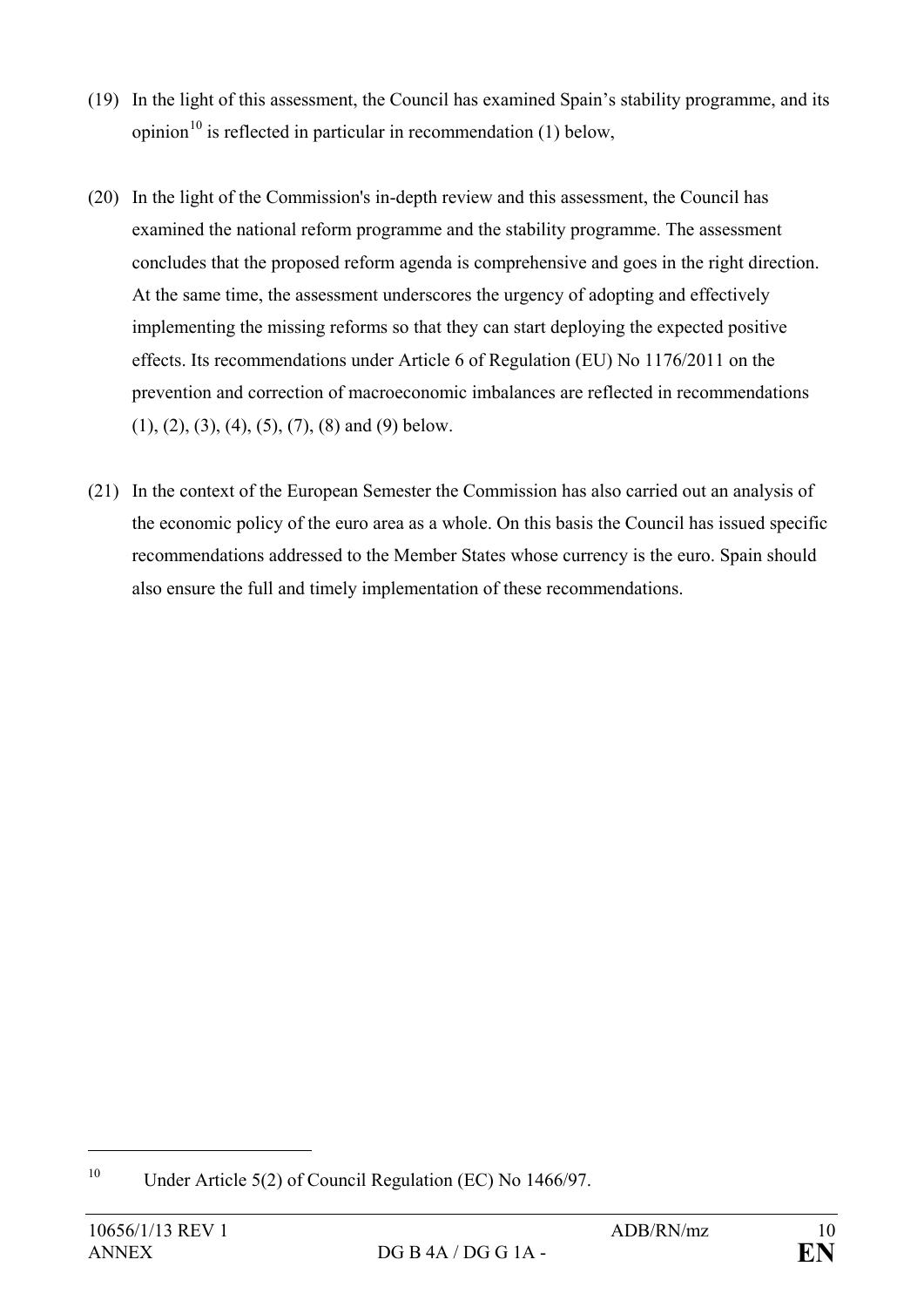HEREBY RECOMMENDS that Spain should take action within the period 2013-2014 to:

1. Deliver the structural fiscal effort as required by the Council recommendation under the EDP to ensure correction of the excessive deficit by 2016. To this end, implement the measures adopted in the 2013 budget plans at all levels of government, reinforce the medium-term budgetary strategy with sufficiently specified structural measures for the years 2014-16. A durable correction of the fiscal imbalances is predicated upon the credible implementation of ambitious structural reforms which would increase the adjustment capacity and boost potential growth and employment. After achieving the correction of the excessive deficit, pursue the structural adjustment at an appropriate pace so as to reach the medium term objective by 2018. Ensure a strict and transparent enforcement of the preventive and corrective measures provided for in the Budgetary Stability Organic Law. Establish an independent fiscal authority before the end of 2013 to provide analysis, advice and monitor compliance of fiscal policy with national and EU fiscal rules*.* Improve the efficiency and quality of public expenditure at all levels of government, and conduct a systematic review of major spending items by March 2014. Increase the cost-effectiveness of the health-care sector, while maintaining accessibility for vulnerable groups, for example by reducing hospital pharmaceutical spending, strengthening coordination across types of care and improving incentives for an efficient use of resources. Take measures to reduce the outstanding amount of government arrears, avoid their further accumulation and regularly publish data on outstanding amounts. Adopt the dis-indexation law to reduce the degree of price inertia in public expenditures and revenues, in time to have it in force by the beginning of 2014 and consider additional steps to limit the application of indexation clauses. Finalise by end-2013 the regulation of the sustainability factor so as to ensure the long-term financial stability of the pension system, including by increasing the effective retirement age by aligning retirement age or pension benefits to changes in life expectancy.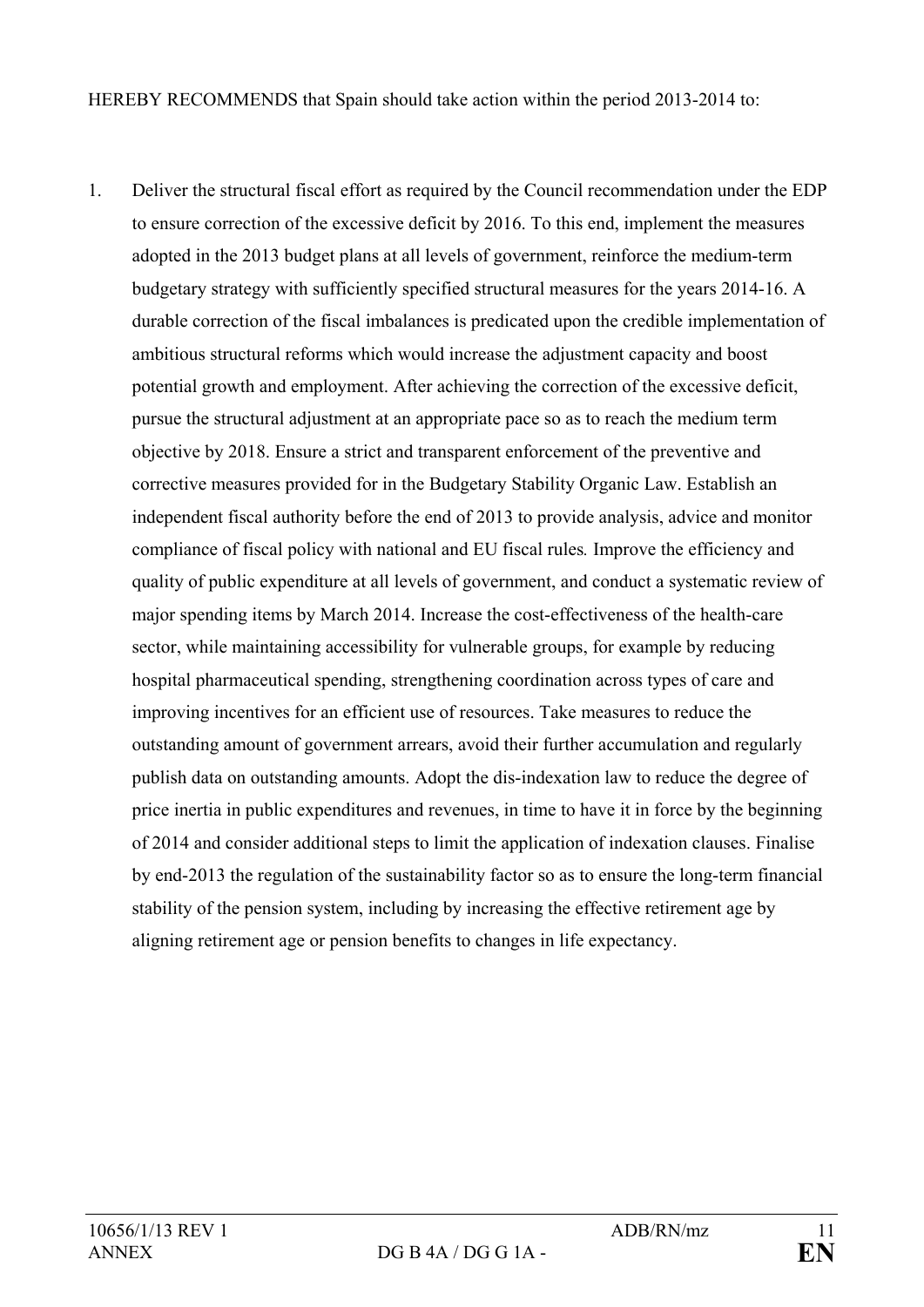- 2. Conduct a systematic review of the tax system by March 2014. Consider further limiting tax expenditure in direct taxation, explore the scope to further limit the application of the reduced VAT rates and take additional steps in environmental taxation, notably as regards excise duties and fuel taxes. Take further measures to address the debt bias in corporate taxation. Intensify the fight against the shadow economy and undeclared work,
- 3. Implement the financial sector programme for the recapitalisation of the financial institutions, including the measures promoting non-bank intermediation adopted in November 2012.
- 4. Finalise the evaluation of the 2012 labour market reform covering the full range of its objectives and measures by July 2013, and present amendments, if necessary, by September 2013. Adopt the 2013 national Employment Plan by July 2013 and enact swiftly a resultoriented reform of active labour market policies, including by strengthening the targeting and efficiency of guidance. Reinforce and modernise public employment services to ensure effective individualised assistance to the unemployed according to their profiles and training needs. Reinforce the effectiveness of re-skilling training programmes for older and lowskilled workers. Fully operationalize the Single Job Portal and speed up the implementation of public-private cooperation in placement services to ensure its effective application already in 2013.
- 5. Implement and monitor closely the effectiveness of the measures to fight youth unemployment set out in the Youth Entrepreneurship and Employment Strategy 2013-2016, for example through a Youth Guarantee. Continue with efforts to increase the labour market relevance of education and training, to reduce early school leaving and to enhance life-long learning, namely by expanding the application of dual vocational training beyond the current pilot phase and by introducing a comprehensive monitoring system of pupils' performance by the end of 2013.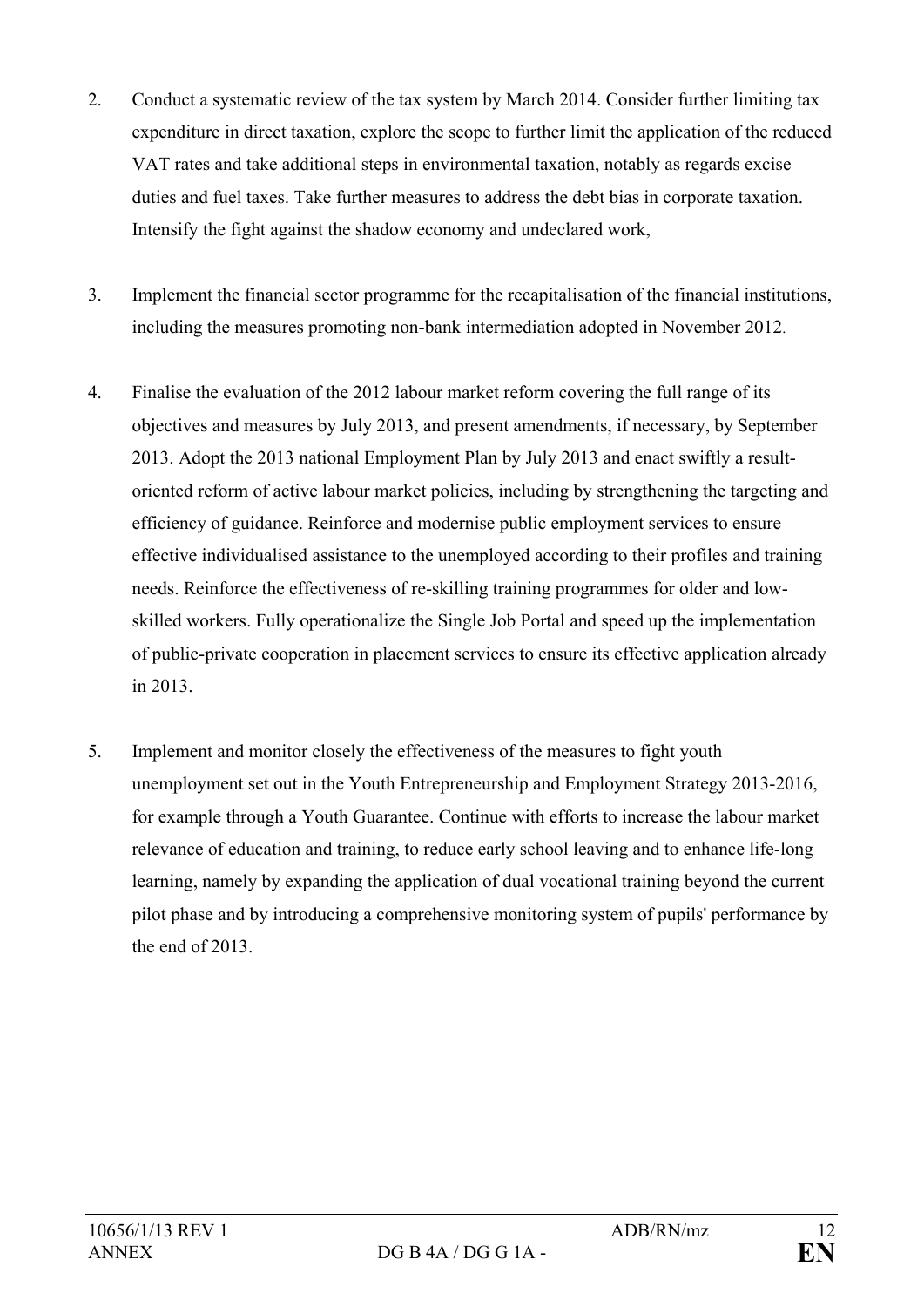- 6. Adopt and implement the necessary measures to reduce the number of people at risk of poverty and/or social exclusion by reinforcing active labour market policies to improve employability of people further away from the labour market and by improving the targeting and increasing efficiency and effectiveness of support measures including quality family support services.
- 7. Urgently adopt and implement the draft Law on Market Unity and speed up all complementary actions needed for its swift implementation. Ensure the effectiveness, autonomy and independence of the newly created regulatory authority. By the end of 2013, adopt and implement the Law on professional associations and services, so as to remove any unjustified restriction to the access and exercise of professional activities, and the Law on Entrepreneurship. Regroup and concentrate support schemes for the internationalisation of firms. Reduce the number and shorten licensing procedures, including for industrial activities, and spread the use of the "express licence" approach to activities other than retail. Review insolvency frameworks for companies and individuals, including through limiting personal liability of entrepreneurs and easing second chances for failed businesses. Remove unjustifiable restrictions to the establishment of large-scale retail premises. By March 2014, review the effectiveness of the regulatory framework to support the development of the housing rental market.
- 8. Tackle the electricity tariff deficit by adopting and implementing a structural reform of the electricity sector by the end of 2013. Intensify efforts to complete the electricity and gas interconnections with neighbouring countries. Reduce the contingent liability for public finances stemming from unprofitable transport infrastructure. Set up an independent observatory to inform the assessment of future major infrastructure projects. Take measures to ensure effective competition in freight and passenger rail services.